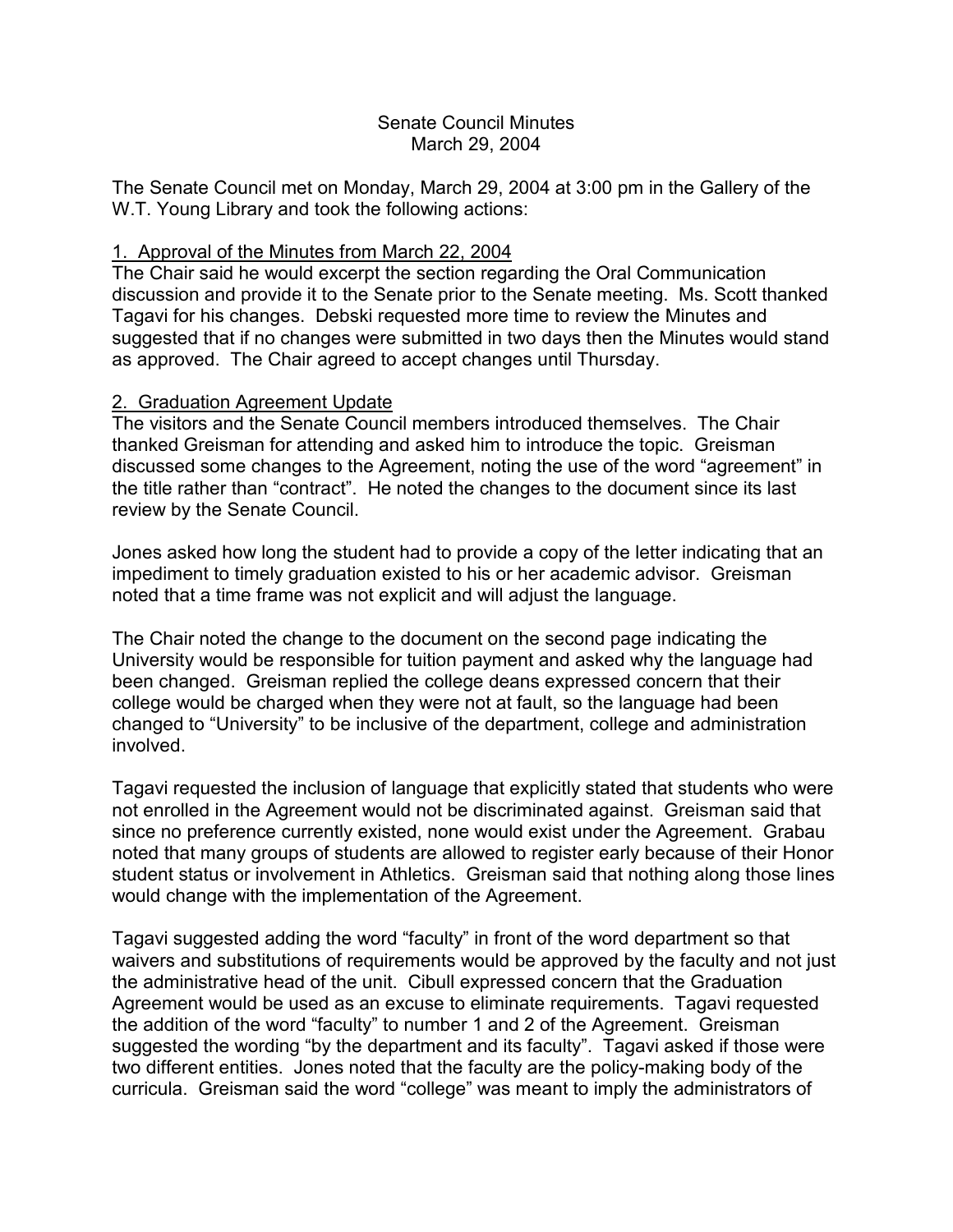the college, like the dean. Jones asked how the wording would be interpreted in colleges that didn't have departments. Chard suggested using "department and/or college faculty". Greisman agreed.

Tagavi asked if professional programs that require addition time to obtain degrees are included in the tuition portion of the Agreement. Grabau suggested including a list of qualifying majors and degrees. Kennedy asked if courses that come later in a required series would be paid for if the student's graduation was delayed by not being able to enroll in the first course in the series. Tagavi said it was implied in the wording of the Agreement.

Greisman expressed concern over the philosophical question raised by Cibull. Greisman said the Agreement did not create the problems experience by Communications in relation to the recent proposal to remove the Oral Communications requirement from the University Studies Program. Cibull said he thought the Agreement could be used as an argument to drop other requirements and was concerned that the original intent of providing resources for a four-year education was being sullied by the University's lack of ability to fund the requirements as they currently stand. He said "the mind set now is 'how do we cut costs', not 'how do we provide traditional education'". Cibull suggested Greisman attend another Senate Council meeting to discuss these concerns.

Greisman argued that all public institutions are presented with these problems and that the Graduation Agreement will force the institution to evaluate how it educates its students. He suggested that the current University Studies Program is wasteful and that it can be done better. Greisman expressed gratitude for the opportunity to evaluate the pilot Agreement after three years to determine the effect that it has on programs and requirements.

Greisman said he was convinced that curricular maps are the critical component of the Agreement. He reported that the Registrar's Office is programming maps from the 13 pilot programs into their degree audit system. Greisman closed by thanking the Council members for their time, agreeing to come back for a subsequent discussion and suggesting the Provost could become involved in the discussion.

The Chair asked when the pilot program would begin. Greisman replied that on-line registration would be made available Fall 2004 and that a massive advertising campaign would occur.

# 3. College of Public Health Proposal

Samuel discussed the various merits of the proposal and noted the various stages of approval it had undergone. Rogers said the proposal had the support of the staff. The Chair asked if the possible loss of staff positions had been addressed. Rogers said the staff had concerns at first but soon came to realize their jobs would become more important if the school became a college. Wiggs said the students were in favor of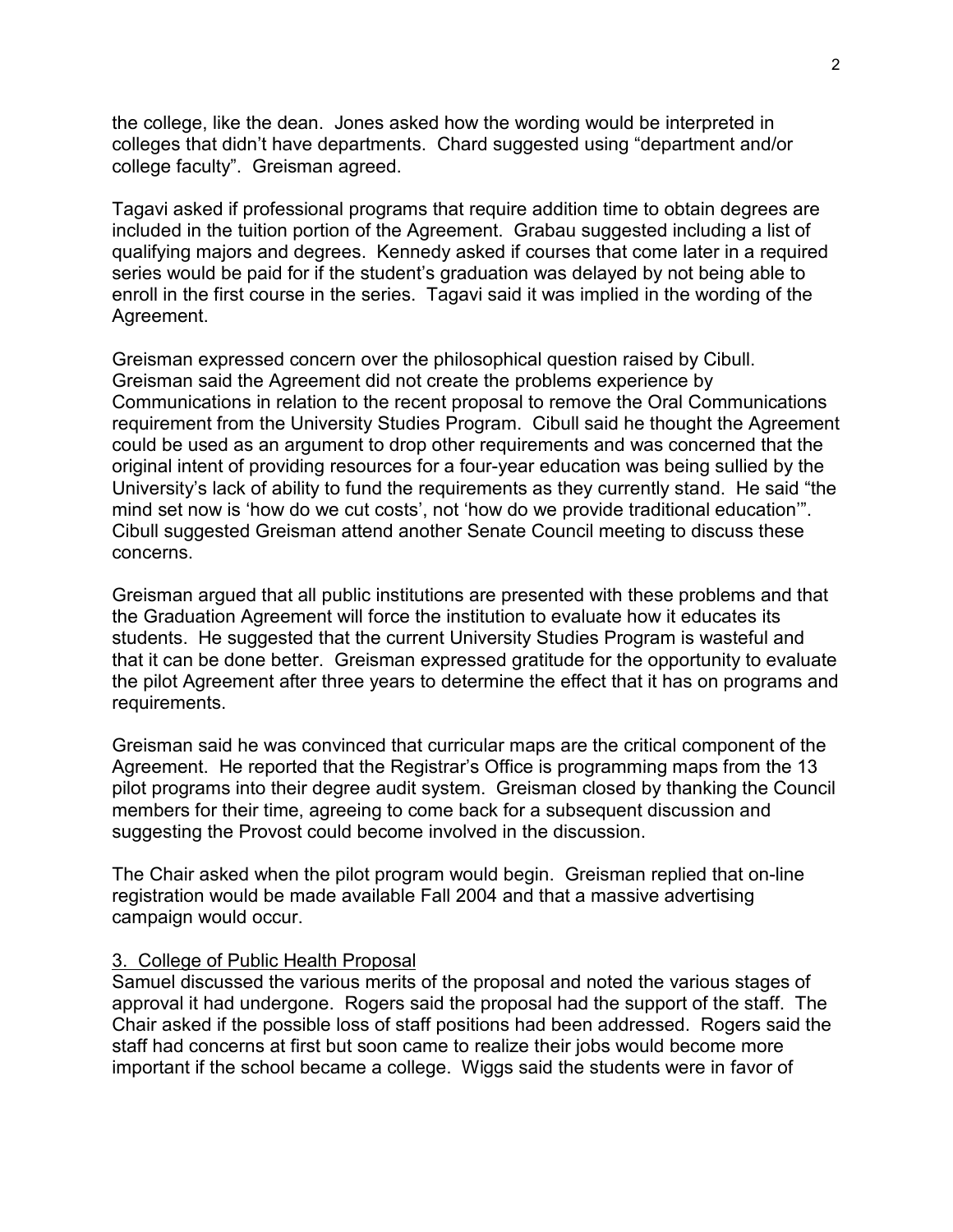becoming a college and stressed the importance to the students of receiving a degree from an accredited college.

Jones reported that Watt addressed the Academic Affairs Committee of the Board of Trustees about this issue. He said that Watt said students in the program were given a commitment when recruited that by the time they reached the point of graduation the degree would be accredited. Jones asked who had made that promise to the students. Wiggs said the students were given no written materials to that affect. He said they were told the school would seek accreditation.

Cibull said that Watt and Samuel had presented the same issue as a reason why the proposal should be approved. Samuel replied that they couldn't have made the commitment that the school was going to be accredited. Cibull indicated that Samuel had said otherwise in the past. The Chair asked if Cibull's point pertained to the merits of the proposal. Cibull said that it did because the point about commitments being made to students was one of the points given in the Provost's letter as to why the college should be approved. He requested that Jones' question be answered.

Samuel said that a letter seeking accreditation had been signed by Holsinger, Skutchfield and Todd. He said that he hoped nobody had said they could promise that the school would be accredited, because that was presumptive. Jones reiterated that Watt had used the commitment to the student as the reason for urgency at the level of the Board. Samuel said the doctoral students were intentionally delaying graduation so they could receive an accredited degree. Samuel said he understood there were problems with the way the material had been presented. Tagavi suggested that the promises made to students should not be used as an argument for why the proposal should be approved. Samuel said that three officials had signed the letter in question. Cibull said that Samuel was aware that the argument had been used in the past and suggested that it was incorrect back away from statements that were previously made. He said his other concern was that the amount of grant money the college could attract was not very large. Samuel estimated grant income of about one to one-and-a-half million dollars if accreditation was received, but guessed it might be more than that once the College became competitive.

Kennedy requested to see the letter with the three signatures and suggested drafting a strong statement about not making promises that obliges the University to do things.

Lee addressed the concerns set forth by the Academic Standards Committee of the Senate, noting that the programs that will remain in the College of Health Sciences are large programs consisting of many students. Samuel agreed that removing Health Service Management would not have a monumental effect on the College of Health **Sciences** 

Kelly discussed the proposal from the perspective of the College of Medicine (COM) Faculty Council. He said his report reflected the discussions held at a Faculty Council meeting as well as a meeting of the general faculty. Kelly reported that while the COM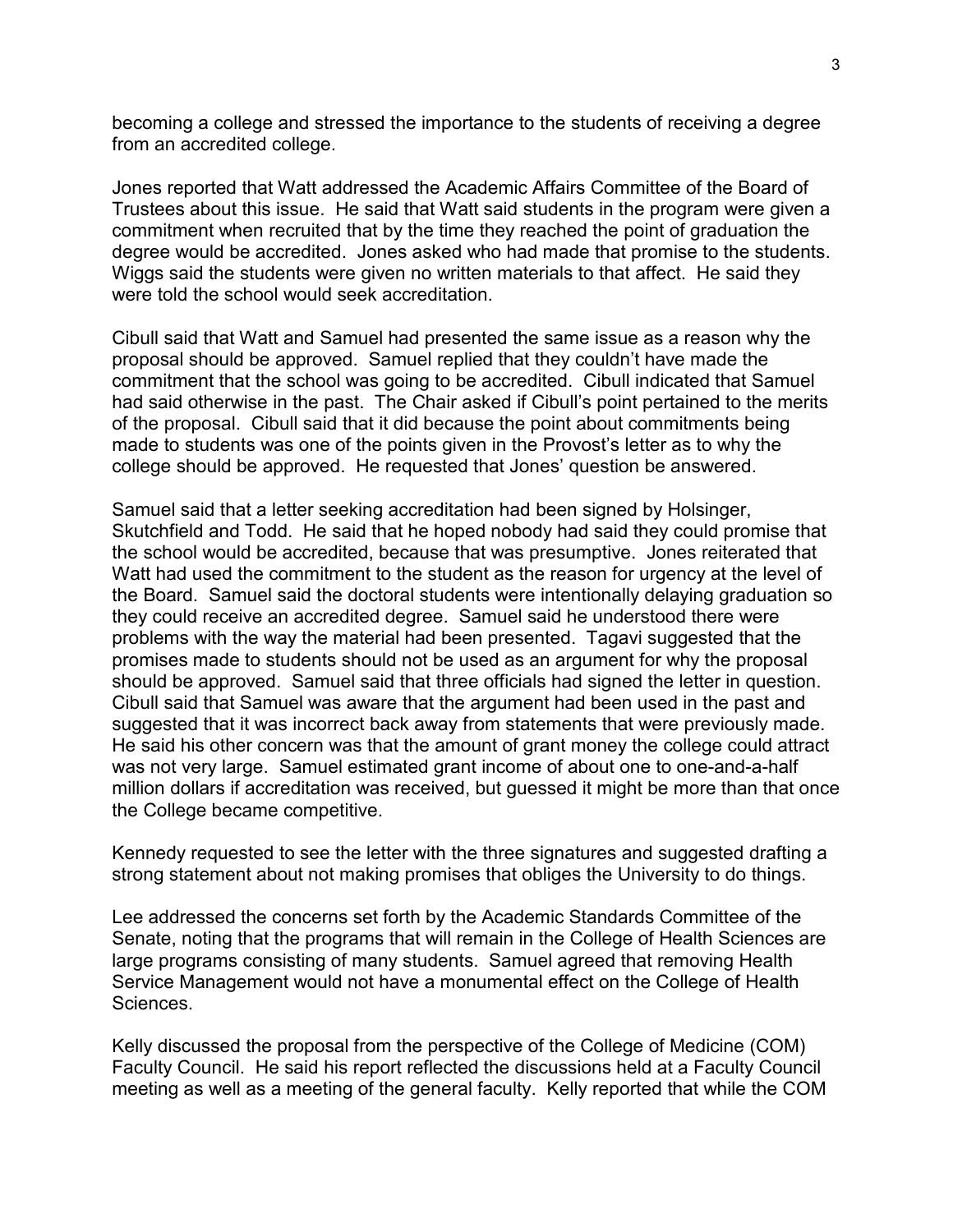faculty are in favor of the idea of creating a College of Public Health at the University, there was no consensus that this was the appropriate time to do so. He said that while the COM faculty supported the idea two to one, only 50% thought this was an appropriate time to do so. Kelly said his information had been obtained from the two meetings already mentioned and from a web site established to allow faculty the chance to vote. In response to Cibull's question about how many COM faculty had voted, Kelly replied that 90 of the 550 faculty had voted. In response to Edgerton's question about the concern over the timing of the proposal, Kelly replied that most of the concerns were about what resources would remain the COM and the underfunding of programs.

Kennedy asked why COM faculty turn-out was so low. Kelly said that Kennedy's assumption that those who didn't respond thought it wasn't worth their time to do so was not unreasonable.

Jones asked about "new recurring funding" for the college and asked where those funds had come from. Samuel replied that the Chancellor of the Medical Center had made decisions as to how those funds were allocated, that most of the funds for the proposed college were already available in the programs to be brought together, and added that any new funds did not come out of the current fiscal year budget. He added that faculty lines, funding and people had all been in place as of July 2003.

Rogers said most of the funding had been put in place during the creating of the School of Public Health. He noted that a recent visit from the accrediting agency clarified the number of lines needed. Cibull asked in what way clarification had been received. Rogers replied that questions about research and clinical faculty counting as a whole faculty line had been answered. Samuel added that no money had been added aside from last year's salary increases and that no new lines had been added this fiscal year. He said that the creation of the College of Public Health would clarify a complex situation in that all of the components of the field of public health would be unified in one college. He apologized that the proposal was presented the way it was, adding that there had always been the clear intent that Public Health would pursue accreditation. He said that nobody should have said commitments made to students were reasons the college should be created.

Chard asked if the budget would be the same either way, if the total dollar figure would match. Rogers replied that since FY 2002 the school received two new faculty lines by way of the Chancellor's Office, but that Public Health had received nothing new in 2003 or 2004.

Chard said her committee was most concerned with Kelly's letter and Grossman's statement when reviewing the proposal. She said her committee voted to approval the proposal unanimously but included a list of concerns requiring further explanation. Debski asked if any new start-up funds would be required. Chard said no start-up funds should be required. Samuel said money would be saved by consolidating the various departments into one college, though he believed staff jobs would not be in jeopardy. Rogers noted that the organizational structure already exists with staff lines already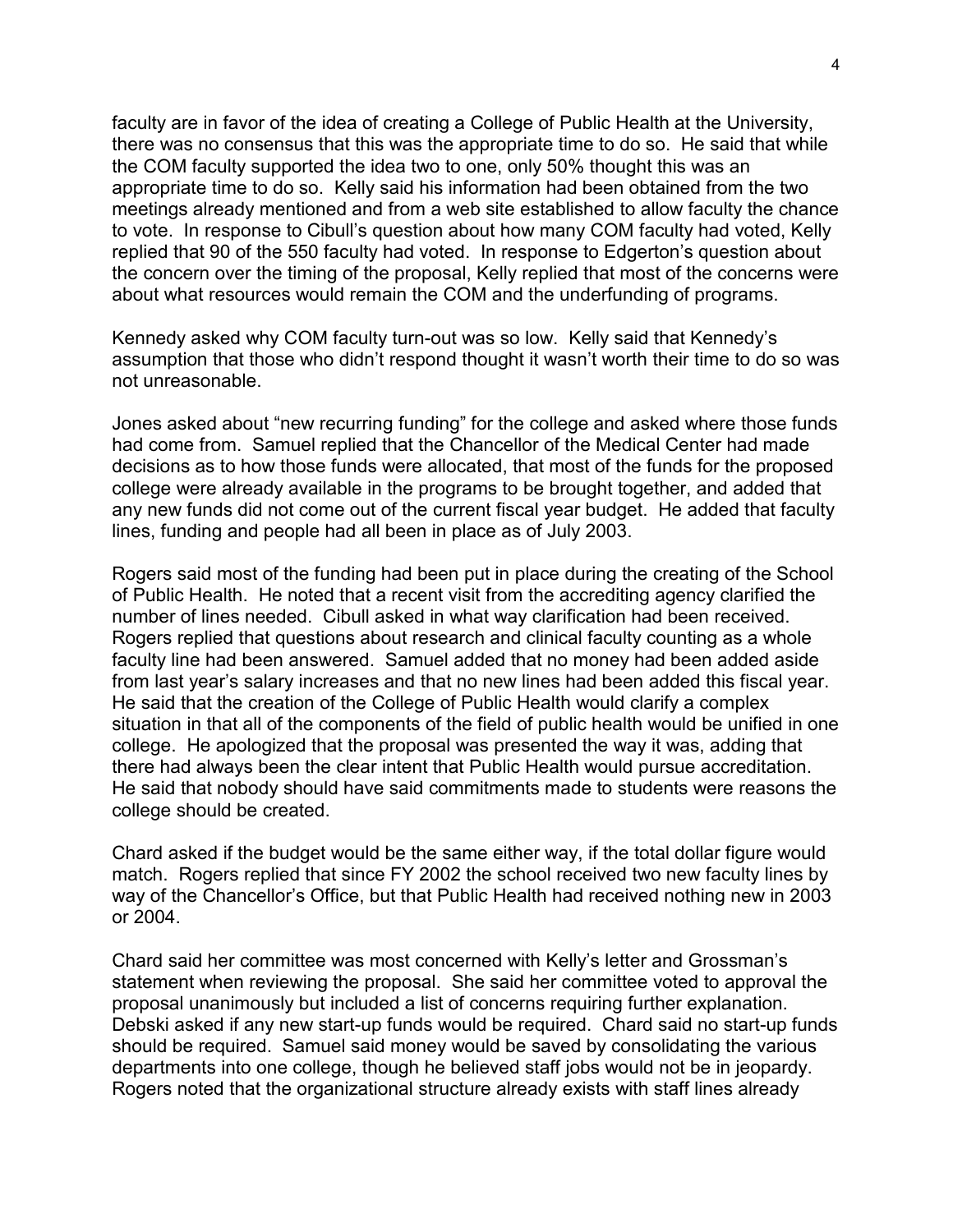filled in the existing programs. Samuel said Public Health recently installed a new phone system when Allied Health left the building, but no other start-up expenses were anticipated.

Returned to the discussion of her committee's minutes, Chard said the answer to the concerns raised by Grossman regarding the remaining programs was offered by Rita Wilkie. Wilkie reported that Watt had no intention of rearranging the remaining programs in the College of Health Science. Chard said her committee felt comfortable that all key constituent groups who might be affected by the formation of the new college had been contacted and had opportunity for input. Chard said the small voting turn-out from the COM faculty might be due to the impression that "this was as done deal". Her committee suggested that every concern from Kelly's letter be acknowledged and taken into account. Chard said a committee member expressed concern that one of the reasons for fast approval listed by Nietzel in his feasibility letter was the need to fulfill commitments made to students. Chard said that students entering int a program that isn't accredited run the risk of getting a degree that isn't accredited. She said the committee members were sympathetic to the students, but that particular reason did not necessitate Senate action in the specified time-frame.

Cibull asked if the course overlap with the Martin School had been addressed. Samuel replied that an agreement with the Martin School had been reached and that Public Health was committed to not detracting from the Martin School or the Biostatistics program. Jones noted Toma's concerns regarding which courses will be offered by the Martin School and Public Health. Samuel said her concerns had been addressed in a satisfactory manor.

The Chair noted the letter signed by Todd, Skutchfield and Holsinger was now on the projection screen. Lee noted the letter was sent to the accrediting body to request applicant status. Cibull said the letter did not have much to do with what it was purported to say and suggested the commitment made to students should be broached as a reason to approval the proposal.

Debski asked how many Public Health programs are seeking accreditation. Samuel said that aside from the 30 that exist there are four or five more seeking accreditation. He said LSU's newly established college as an example.

Cibull asked how grant earning of the faculty who were formerly in the medical center would be handled. Samuel replied that he had no intention of redirecting grant funds and provided some examples of faculty who would be in the new college whose grant funds are credited to other colleges.

Chard made a **motion** to forward the proposal to the Senate with a positive recommendation contingent upon the items in the letter from the COM faculty and Faculty Council being taken into account. Kennedy **seconded** the motion. Jones asked who should take them into account. Chard indicated the visitors from Public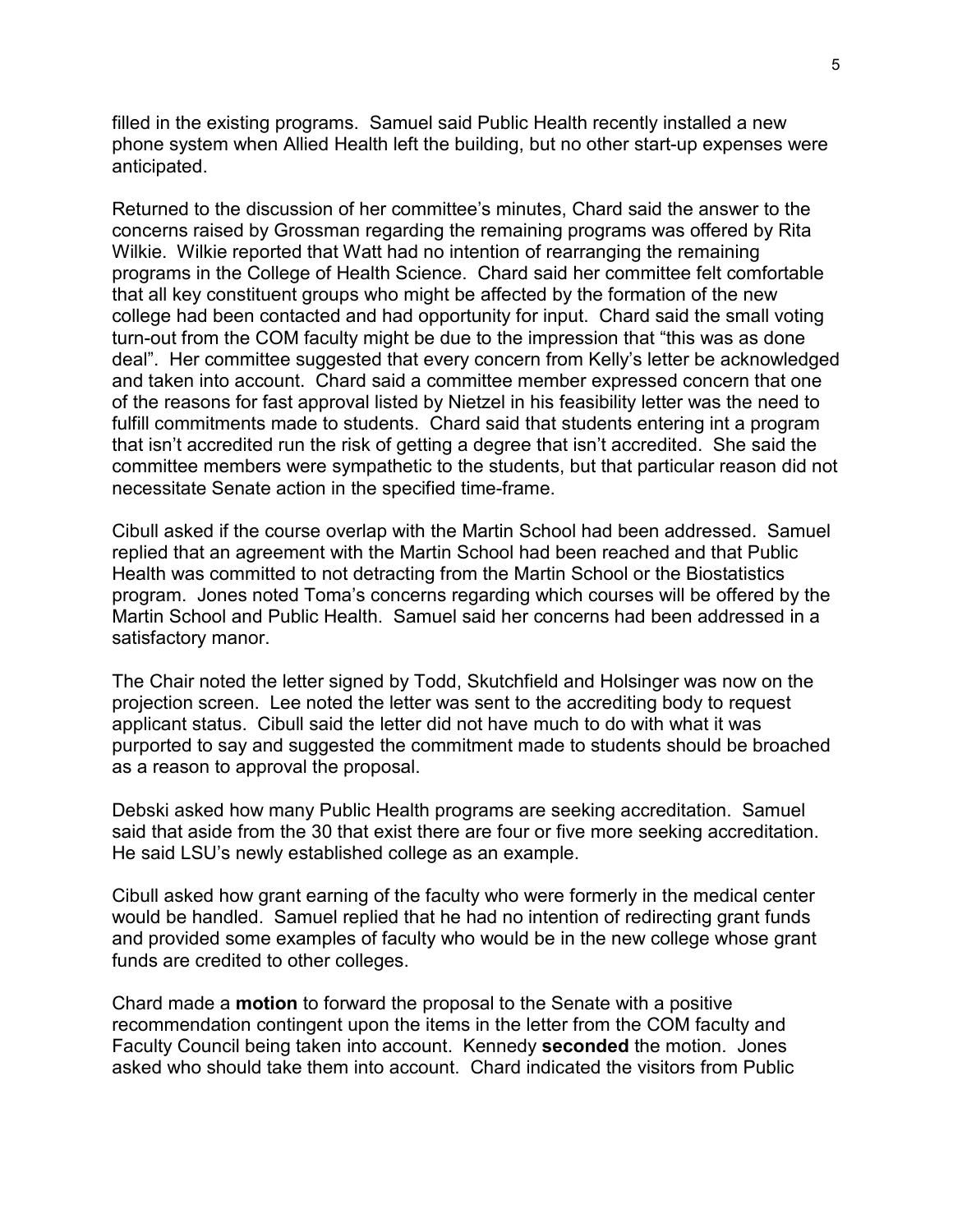Health. Jones suggested a friendly **amendment** to include "administrative implementers will take into account". Chard and Kennedy accepted the amendment.

The **motion** to "forward the proposal to the Senate with a positive recommendation contingent upon the administrative implementers taking into account the items in the letter from the COM faculty and Faculty Council" **passed** without dissent. The proposal will be presented at the April 12 University Senate meeting. The visitors from Public Health departed.

## 4. Section GR VII.A.4 and Section GR IV – Proposed Draft Language

Jones presented the proposal and provided some history. Jones said the Provost would not oppose the proposed language pertaining to faculty input in the review process of deans and chairs. The second item Jones presented set forth language that would delegate the responsibility for terminating academic degree programs to the Senate. Jones said that the inclusion of the new language was necessary to codify the Senate's responsibility. Cibull expressed concern about programs that were being terminated for financial reasons. Chard said financial exigency was why this language should be codified now. Cibull said he wasn't sure if the proposal was in the best interest of the University. Jones suggested faculty should be involved in program termination, not administration. The Chair noted the changes would affect programs only, not educational units.

Chard made a **motion** to allow Jones to present the proposals to the AR/GR work group with the support of the Senate Council. Jones **seconded** the motion. Edgerton asked Cibull to elaborate on his reservations. Cibull thought the faculty would not want to dissolve academically viable programs that were no longer in the best interest of the University to maintain. Jones said the new wording would prohibit Administration from terminating programs based on academic merit. Cibull said Administration could just remove funding from programs they wanted to terminate. Chard noted the Administration would have to provide financial explanations for doing so. The motion **passed** with dissent.

## 5. University Senate Agenda for April 12, 2004

Cibull noted the presence of many contentious items on the agenda. The Chair agreed and said that items unattended to at the April meeting may require a special meeting to be called. Cibull suggested imposing time limits on debate. The Chair suggested finishing all other business by 4:00 pm to allow time for the Oral Communications proposal. Cibull suggested posted the time schedule. Debski noted a time frame is only good if it is followed. The Chair will provide a schedule and will ask the Senate to follow it.

There being no further business, the meeting adjourned at 4:59.

Respectfully submitted by Jeffrey Dembo, Chair